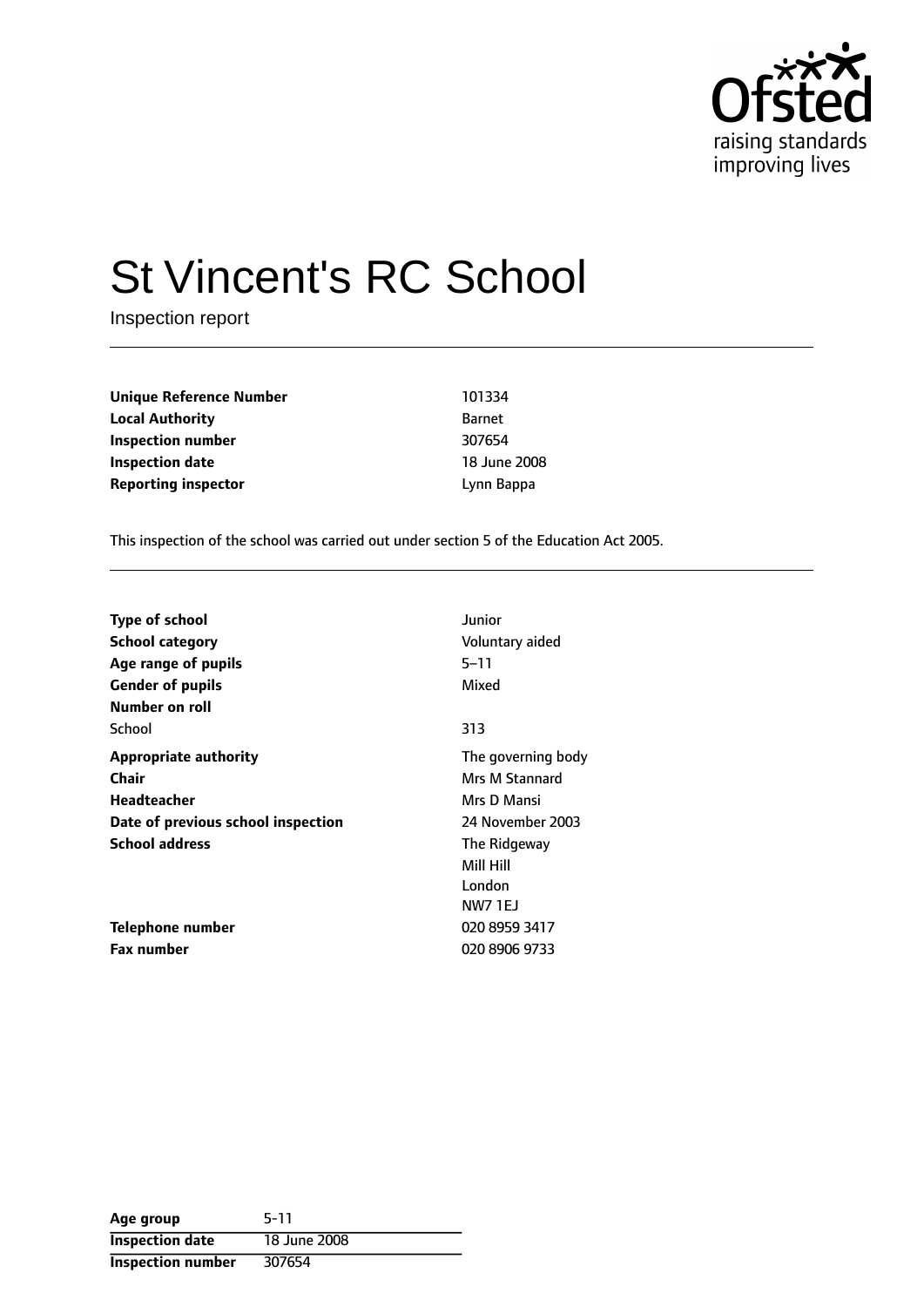.

© Crown copyright 2008

#### Website: www.ofsted.gov.uk

This document may be reproduced in whole or in part for non-commercial educational purposes, provided that the information quoted is reproduced without adaptation and the source and date of publication are stated.

Further copies of this report are obtainable from the school. Under the Education Act 2005, the school must provide a copy of this report free of charge to certain categories of people. A charge not exceeding the full cost of reproduction may be made for any other copies supplied.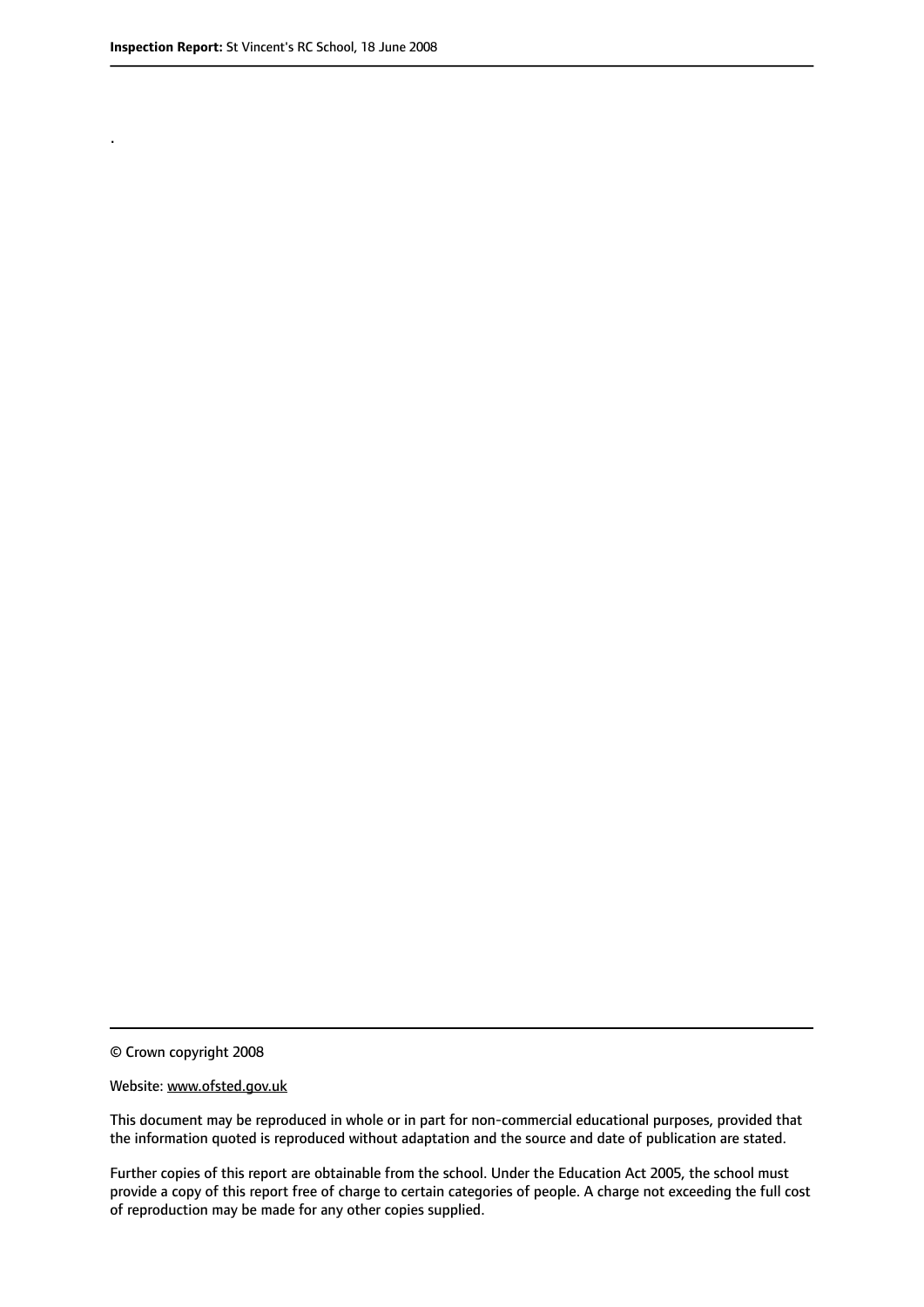# **Introduction**

The inspection was carried out by an Additional Inspector. The inspector evaluated the overall effectiveness of the school and investigated standards and achievement in Key Stage 1, pupils' personal development and well-being and the impact of the school's work to develop a more creative curriculum. She gathered evidence from the school's records, planning and policies, and by observing teaching and learning. She also held discussions with staff, governors and pupils and scrutinised parents' questionnaires. The inspector did not investigate other aspects of the school's work in detail, but found no evidence to suggest that the school's own assessments, as given in its self-evaluation, were not justified. These assessments have been included where appropriate in this report.

## **Description of the school**

St Vincent's is bigger than most primary schools and serves the Catholic parishes of Mill Hill and Edgware. It is popular and over-subscribed. Pupils come from a wide range of socio-economic backgrounds. The percentage entitled to free school meals is below average. A much higher proportion of pupils than is usually found comes from minority ethnic backgrounds, with the largest groups being pupils from Black African heritages and a range of White backgrounds. Although the percentage of pupils with English as an additional language is above average, very few pupils are at the early stages of learning it. The main languages spoken, apart from English, are Yoruba, Spanish and Polish. The proportion of pupils with learning difficulties is broadly average and their needs relate mainly to speech and communication difficulties. There are six pupils with a statement of educational need and this percentage is broadly average. The school is one and a half form entry and most pupils attend the private nursery on site before being admitted to St Vincent's.

#### **Key for inspection grades**

| Grade 1 | Outstanding  |
|---------|--------------|
| Grade 2 | Good         |
| Grade 3 | Satisfactory |
| Grade 4 | Inadequate   |
|         |              |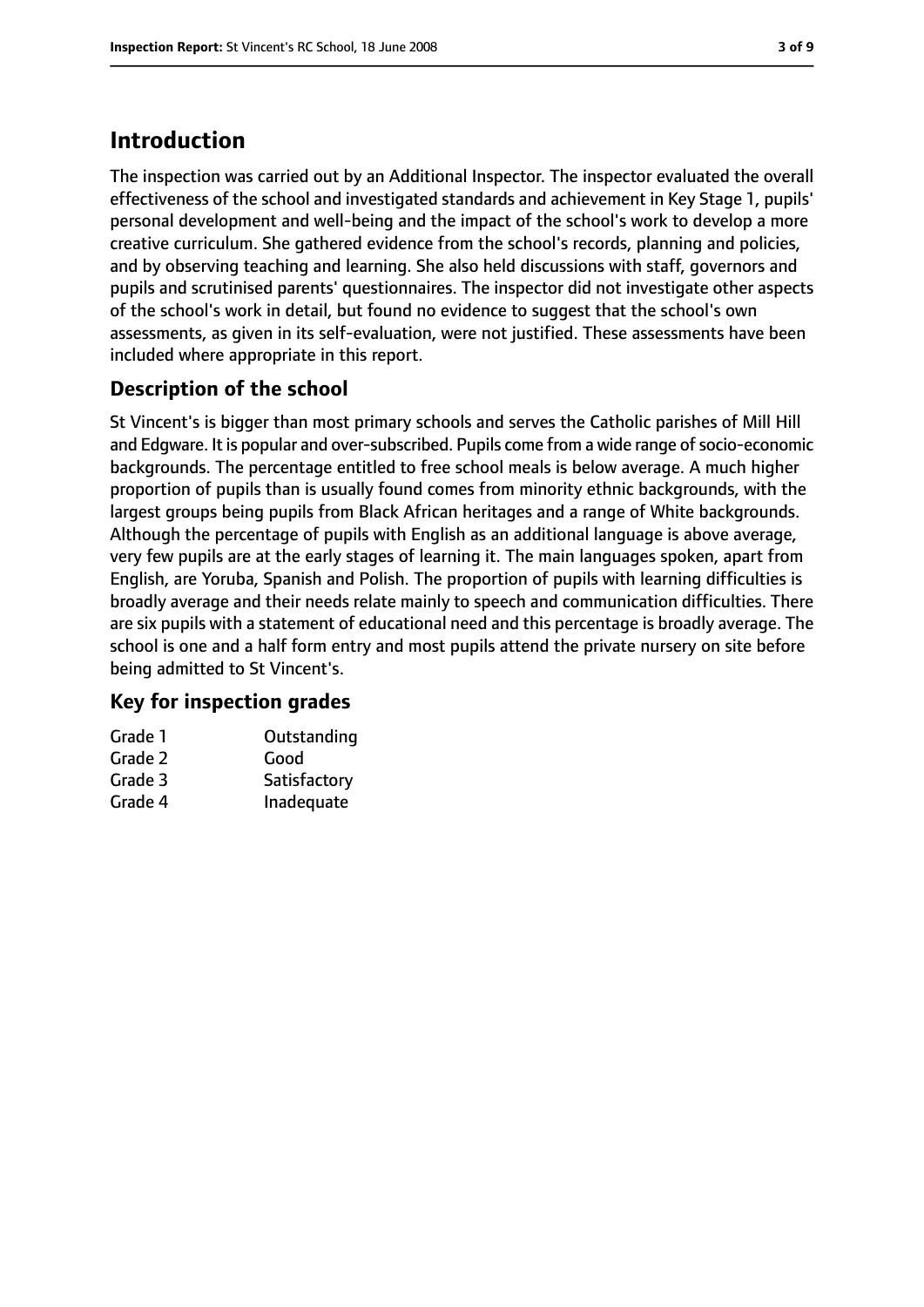## **Overall effectiveness of the school**

#### **Grade: 1**

'The staff go that extra mile. It is a very special school', wrote one parent, summing up the views of many. They are right to be proud of the school because it is outstanding in the way in which it promotes both pupils' personal development and their academic achievement. At its heart lies a clear commitment to Catholic values. As one parent commented, 'My daughter loves school and it gives her a Catholic foundation with an emphasis on good behaviour and respect'. This is due to the very successful leadership of the recently appointed headteacher, whose guidance generates high expectations and a continualstriving for improvement. Teamwork is of a high quality and all staff are committed to moving the school forward. The school has an accurate understanding of its strengths and areas for development. Given its extremely successful record of accomplishment and the enthusiasm and skill of the staff and governors, there is excellent capacity to continue building on its successes. This can be seen, for example, in the plans to develop the extensive grounds around the school as an 'outdoor classroom' and resource.

The school is outward looking and works successfully in partnership with other schools and providers, the local parish and parents. Although a very small number of parents thought that the school did not pay enough attention to their opinions, most others disagreed with this and said that communications with parents had improved significantly in the last year. The inspector found no evidence to support the view that there were shortcomings in the school's partnerships with its parents.

Throughout the school, achievement is outstanding for all groups of pupils. Most enter the school with levels of skills and knowledge broadly in line with those expected for their age, and make exceptional progress. Standards by Year 6 are significantly above those expected for the pupils' ages and they are exceptionally high in English. Standards at the end of Year 2 dipped in 2007 and were broadly average. The school acted swiftly to tackle this. The recent introduction of a system to track pupils' progress to identify those who need extra support is beginning to have a positive impact on standards. Senior leaders can show, for example, that Year 3 pupils, whose standards were average last year, are now beginning to make much faster progress with their learning. A new phonics programme for children in Reception and for targeted pupils in Key Stage 1 is also beginning to bear fruit. In the 2008 national assessments, there was a healthy rise in the percentage of pupils working at the higher levels in reading, writing and mathematics. Pupils use their basic skills extremely well across the curriculum and achieve high standards in subjects such as history, geography, art, information and communications technology and design and technology. They have a very good understanding of the world of work and are extremely well prepared for the next stage of their education.

Pupils are doing so well because of excellent teaching and positive attitudes towards learning. Parents and pupils agree. As one parent commented, 'I feel the teaching is at a very high standard.' Pupils were quick to make comments such as, 'If you are stuck, the teachers will always help you.' Lessons are lively and varied, and often involve group or partner work, drama and a wide range of practical and relevant activities. Teachers have rightly identified that, in order to improve even further, they should provide more opportunities for pupils to be more responsible for their own learning. The school has recently devised a better way to track pupils' academic progress as they move through the school. This has already started to highlight pupils who need additional support or who are in danger of falling behind. However, teachers are clear that it needs to be further refined and embedded through the whole school for maximum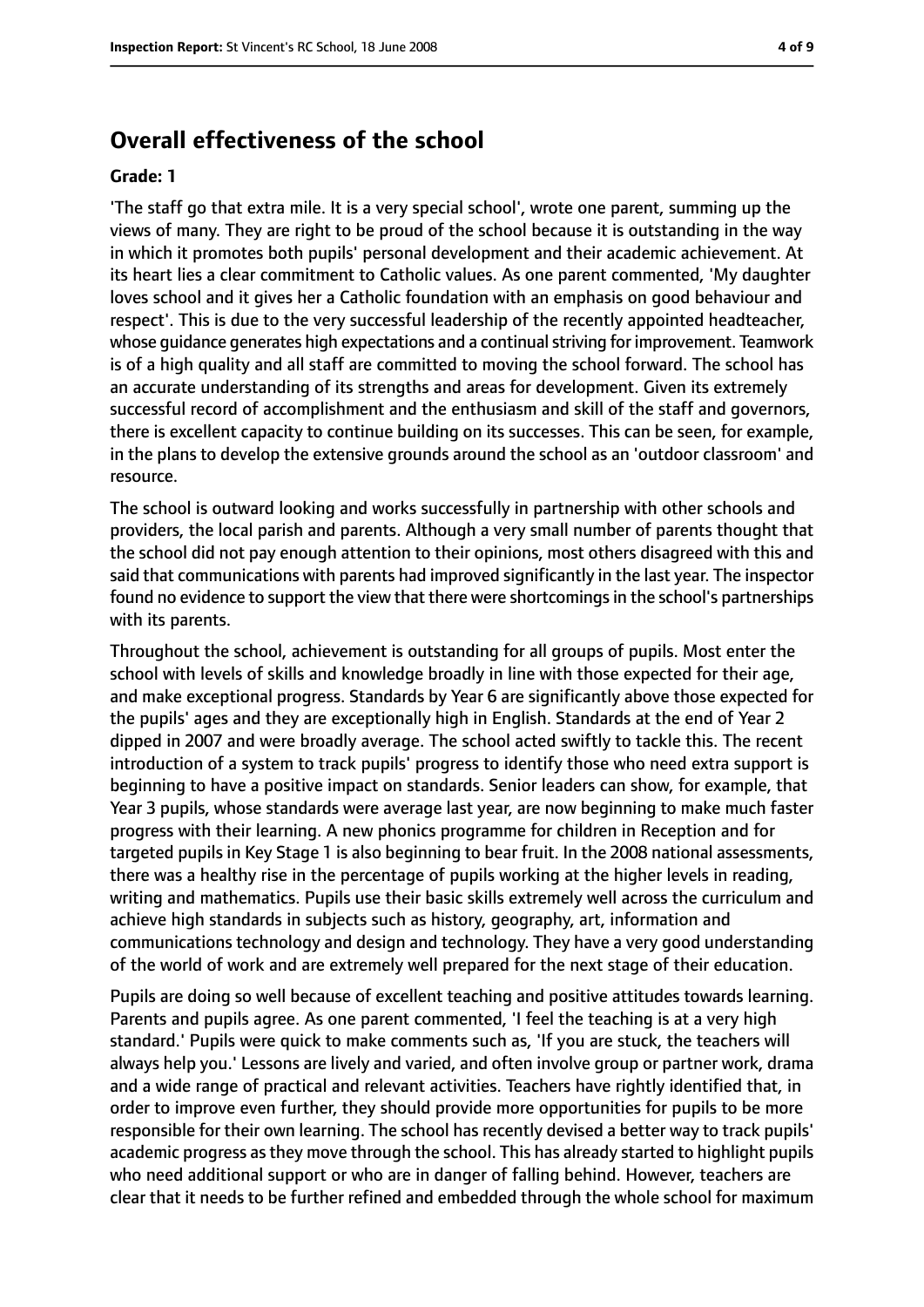impact. They set challenging targets for learners who are clear what these mean. As one pupil in Key Stage 1 commented, 'The target is to show me what I need to learn next.'

There is little doubt that the pupils play a significant part in helping make the school what it is. For many pupils, behaviour is exemplary. Their enjoyment of school is reflected in their above average levels of attendance. They are attentive and respectful and they are great ambassadors for the school as they talk with great pride about their teachers, their learning and all the school provides. Their readiness to contribute to the school community is impressive. The school council, environmental and enterprise projects, as well as clubs such as the St Vincent's Art Academy are just some examples of pupils' unstinting commitment to their school. Pupils' spiritual, moral, social and cultural development is outstanding. They show very caring attitudes towards each other and the environment. During the inspection, for example, they were keen to make sure that the inspector put the envelopes from the parent questionnaires in the recycling bin. They learn to respect children from different backgrounds and have an excellent understanding of healthy living and keeping safe. Pupils are exceptionally well cared for in an environment where they can blossom. As one pupil commented, 'If you are feeling sad, you can really trust our teachers.' Another added, 'They give up their time for us and spend the school's money on us, not the staff room!'

Pupils' achievement is fuelled by a rich curriculum and a wide range of extra-curricular opportunities. Teachers cleverly link subjects together and ensure that they base their plans on relevant examples and real-life experiences. Mathematics lessons throughout the school, for instance, are currently making excellent use of Euro 2008 and recently pupils were engaged in a project on replacing the headteacher's old car with something more up-to-date. This combined lessons in English, mathematics, art, geography and design and technology. Italian is taught throughout the school and there is specialist provision for sports and music.

#### **Effectiveness of the Foundation Stage**

#### **Grade: 1**

When children begin in Reception, their overall development is broadly in line with what is expected. They receive an excellent start to their education and make very good progress, particularly in mathematics and their personal development. The introduction of a new phonics programme is beginning to have a positive impact on children's literacy skills. Excellent teaching and high levels of teamwork underpin the excellent provision. There is a very good balance between activities led by adults and those children choose for themselves. Visitors add much to the children's experiences, such as the sports coach who puts them through their physical paces. Good use is made of the outdoor area that the school shares with the private on-site Nursery and there are plans to develop this provision further. Children settle quickly and adjust well to school routines because of the calm and supportive environment. One parent, reflecting the views of many, wrote, 'I am delighted with the progress my daughter has made this year. She is always eager to go to school. What a wonderful start to her school life!'

#### **What the school should do to improve further**

■ Although there are no substantial weaknesses, the inspector agrees with the school that in order to build on its success it should concentrate on its plans to embed the new tracking system throughout the school and increase the opportunities for pupils to work independently.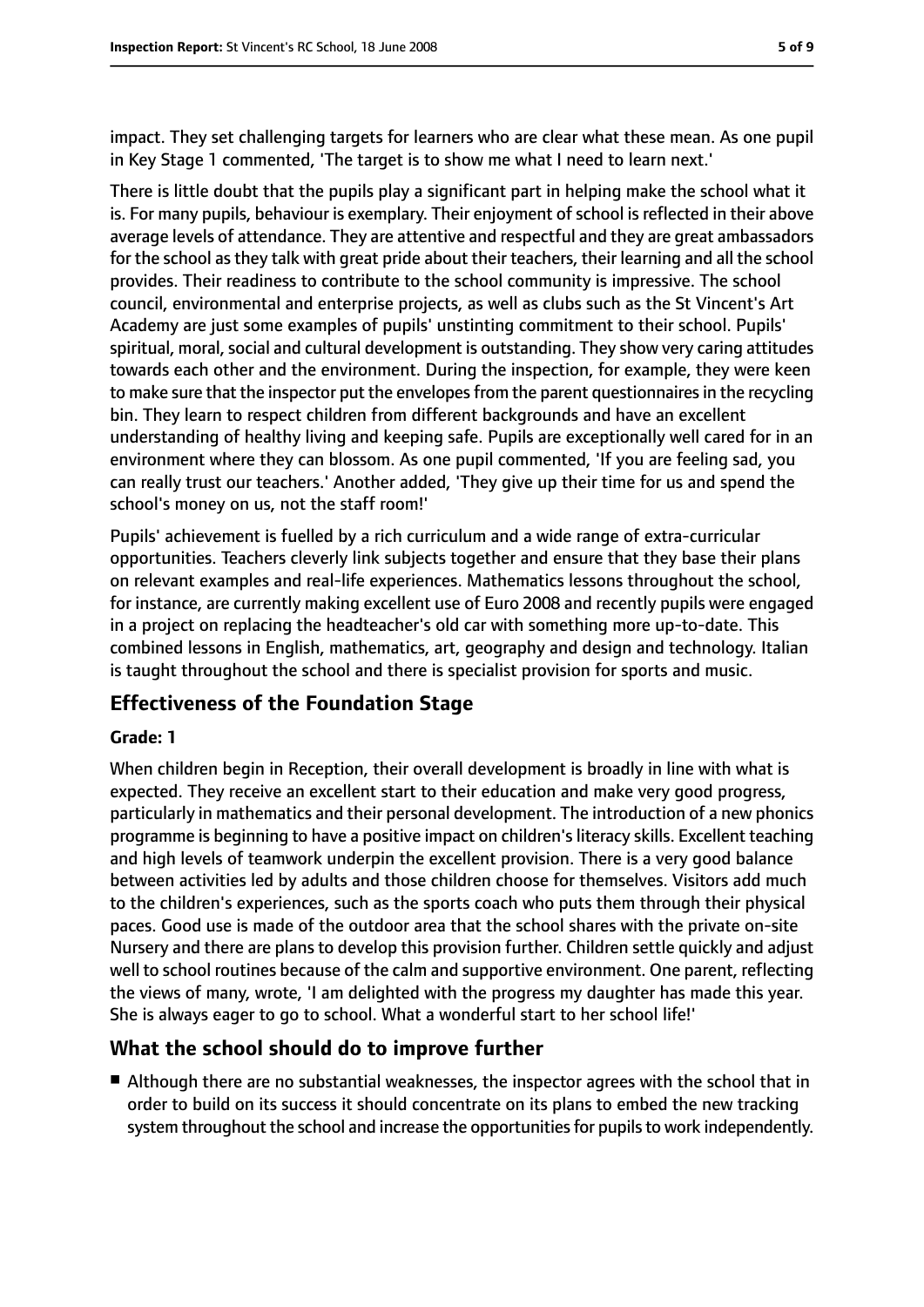**Any complaints about the inspection or the report should be made following the procedures set out in the guidance 'Complaints about school inspection', which is available from Ofsted's website: www.ofsted.gov.uk.**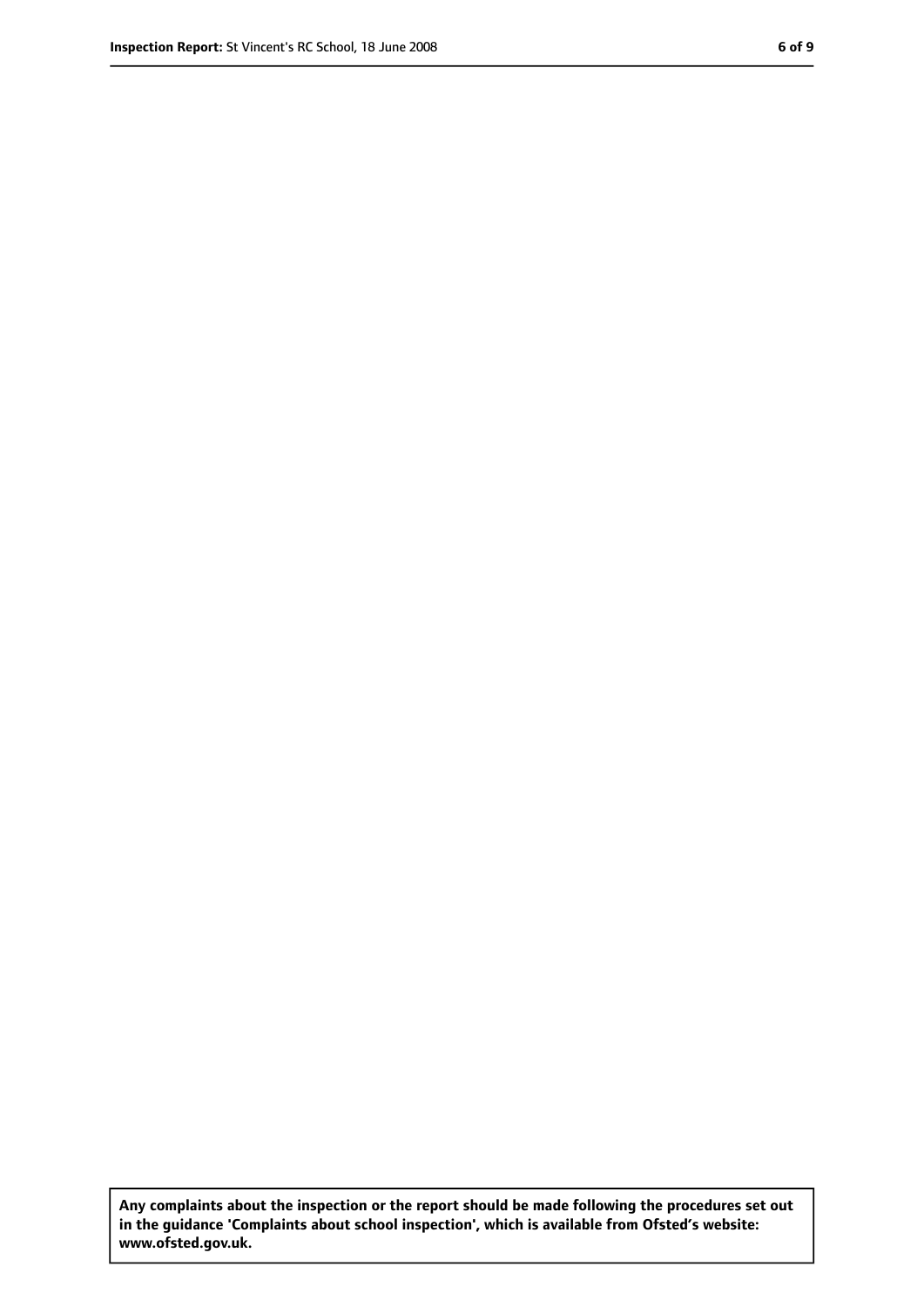#### **Annex A**

## **Inspection judgements**

| $^{\backprime}$ Key to judgements: grade 1 is outstanding, grade 2 good, grade 3 satisfactory, and | <b>School</b>  |
|----------------------------------------------------------------------------------------------------|----------------|
| arade 4 inadequate                                                                                 | <b>Overall</b> |

### **Overall effectiveness**

| How effective, efficient and inclusive is the provision of education, integrated<br>care and any extended services in meeting the needs of learners? |     |
|------------------------------------------------------------------------------------------------------------------------------------------------------|-----|
| Effective steps have been taken to promote improvement since the last<br>inspection                                                                  | Yes |
| How well does the school work in partnership with others to promote learners'<br>well-being?                                                         |     |
| The effectiveness of the Foundation Stage                                                                                                            |     |
| The capacity to make any necessary improvements                                                                                                      |     |

#### **Achievement and standards**

| How well do learners achieve?                                                                               |  |
|-------------------------------------------------------------------------------------------------------------|--|
| The standards <sup>1</sup> reached by learners                                                              |  |
| How well learners make progress, taking account of any significant variations between<br>groups of learners |  |
| How well learners with learning difficulties and disabilities make progress                                 |  |

#### **Personal development and well-being**

| How good is the overall personal development and well-being of the<br>learners?                                  |  |
|------------------------------------------------------------------------------------------------------------------|--|
| The extent of learners' spiritual, moral, social and cultural development                                        |  |
| The extent to which learners adopt healthy lifestyles                                                            |  |
| The extent to which learners adopt safe practices                                                                |  |
| How well learners enjoy their education                                                                          |  |
| The attendance of learners                                                                                       |  |
| The behaviour of learners                                                                                        |  |
| The extent to which learners make a positive contribution to the community                                       |  |
| How well learners develop workplace and other skills that will contribute to<br>their future economic well-being |  |

#### **The quality of provision**

| How effective are teaching and learning in meeting the full range of the<br>learners' needs?          |  |
|-------------------------------------------------------------------------------------------------------|--|
| How well do the curriculum and other activities meet the range of needs<br>and interests of learners? |  |
| How well are learners cared for, quided and supported?                                                |  |

 $^1$  Grade 1 - Exceptionally and consistently high; Grade 2 - Generally above average with none significantly below average; Grade 3 - Broadly average to below average; Grade 4 - Exceptionally low.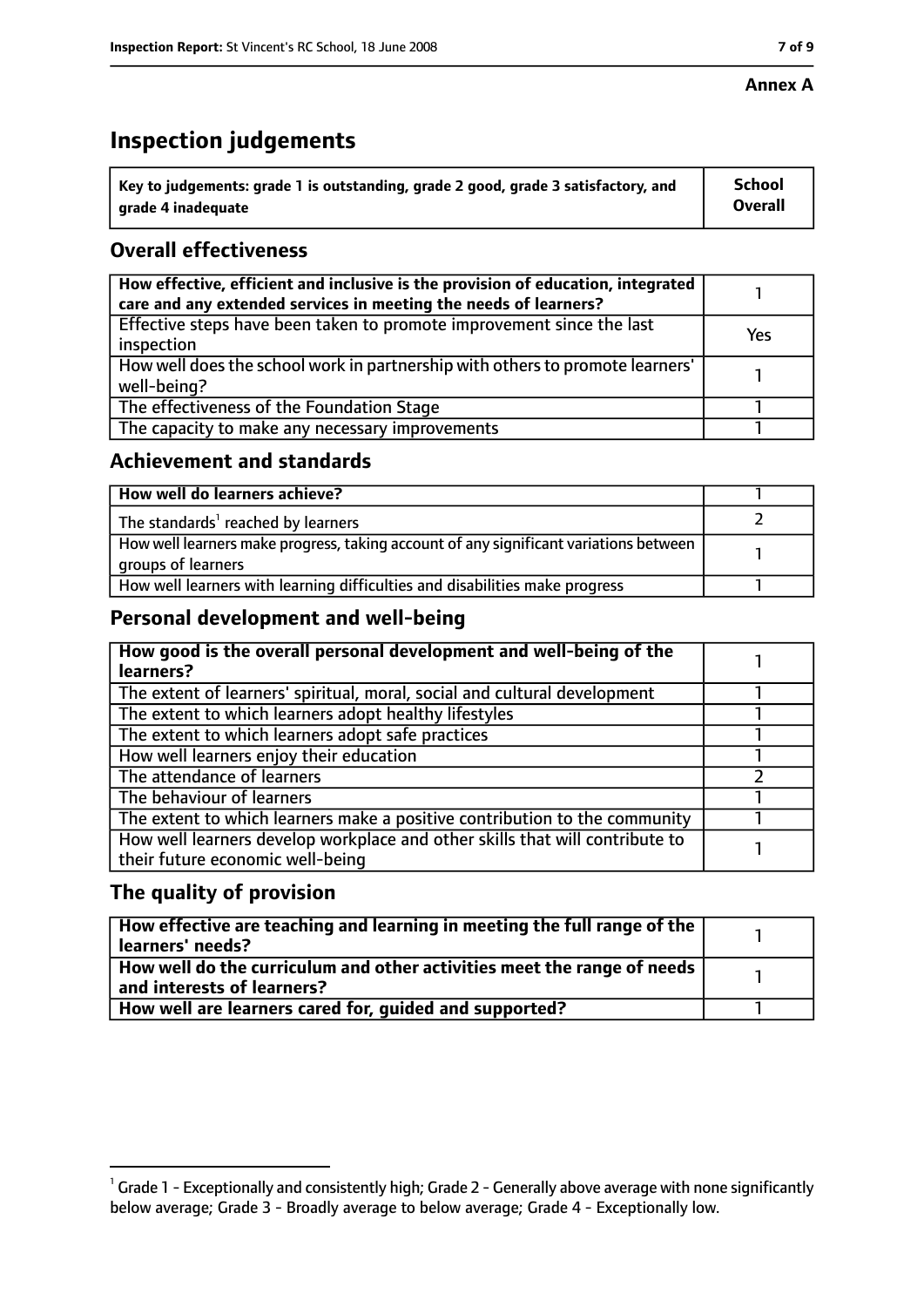# **Leadership and management**

| How effective are leadership and management in raising achievement<br>and supporting all learners?                                              |     |
|-------------------------------------------------------------------------------------------------------------------------------------------------|-----|
| How effectively leaders and managers at all levels set clear direction leading<br>to improvement and promote high quality of care and education |     |
| How effectively leaders and managers use challenging targets to raise standards                                                                 |     |
| The effectiveness of the school's self-evaluation                                                                                               |     |
| How well equality of opportunity is promoted and discrimination tackled so<br>that all learners achieve as well as they can                     |     |
| How effectively and efficiently resources, including staff, are deployed to<br>achieve value for money                                          |     |
| The extent to which governors and other supervisory boards discharge their<br>responsibilities                                                  |     |
| Do procedures for safequarding learners meet current government<br>requirements?                                                                | Yes |
| Does this school require special measures?                                                                                                      | No  |
| Does this school require a notice to improve?                                                                                                   | No  |